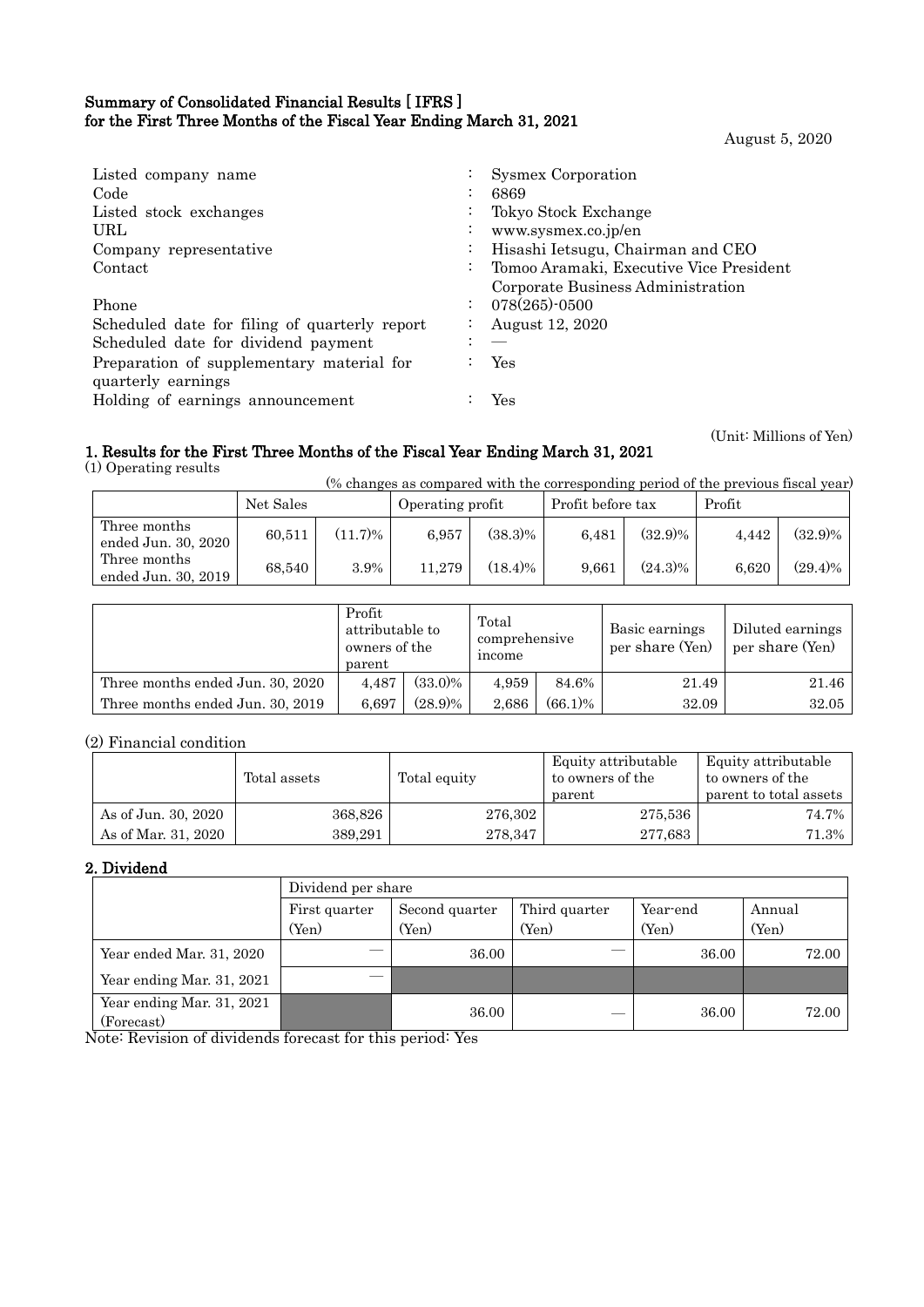## 3. Financial Forecast for the Year Ending March 31, 2021

Our consolidated financial forecast for the fiscal year ending March 31, 2021 is undetermined. Although we are currently investigating the impact of the global novel coronavirus (COVID-19) pandemic on customers' capital expenditure and demand trends, rationally calculating a financial forecast is problematic at present. We will promptly disclose our financial forecast once calculation becomes possible.

## 4. Other Information

(1) Changes in significant consolidated subsidiaries (which resulted in changes in scope of consolidation): No

- (2) Changes in accounting policies and accounting estimates
	- 1) Changes in accounting policies required by IFRS: No
	- 2) Other changes in accounting policies: No
	- 3) Changes in accounting estimates: No
- (3) Number of outstanding stock (common stock)
	- 1) Number of outstanding stock at the end of each fiscal period (including treasury stock): 209,310,432 shares as of Jun. 30, 2020; 209,266,432 shares as of Mar. 31, 2020
	- 2) Number of treasury stock at the end of each fiscal period:
	- 446,708 shares as of Jun. 30, 2020; 446,680 shares as of Mar. 31, 2020
	- 3) Average number of outstanding stock for each period (cumulative):
	- 208,839,381 shares for the three months ended Jun. 30, 2020
	- 208,723,462 shares for the three months ended Jun. 30, 2019

Note: Quarterly summaries of financial results are excluded from quarterly reviews.

- \* Explanation regarding the appropriate use of financial forecast and other information
	- 1. Our consolidated financial forecast for the fiscal year ending March 31, 2021 is undetermined. Although we are currently investigating the impact of the global novel coronavirus (COVID-19) pandemic on customers' capital expenditure and demand trends, rationally calculating a financial forecast is problematic at present. We will promptly disclose our financial forecast once calculation becomes possible. For details, please refer to "3) Consolidated financial forecast" within "1. Qualitative information on quarterly financial results" on page 5 of the attachment to this document.
	- 3. Supplementary financial materials (in Japanese and English) will be posted on the Sysmex website on Wednesday, August 5, 2020.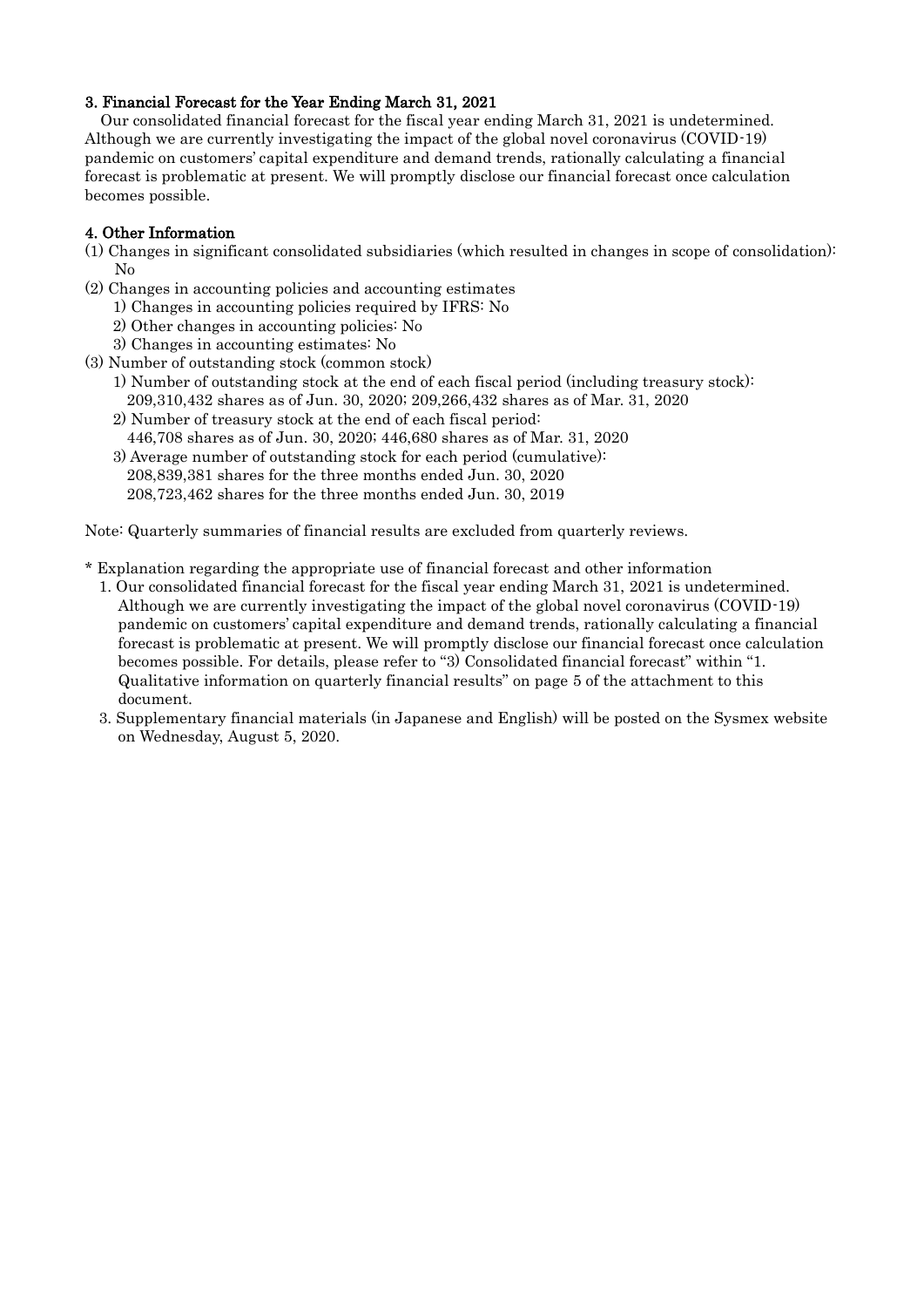# Content of Supplementary Materials

| 1. Qualitative information on quarterly financial results                   | $\overline{2}$ |
|-----------------------------------------------------------------------------|----------------|
| 1) Operating performance analysis                                           | $\overline{2}$ |
| 2) Financial conditions analysis                                            | $\overline{4}$ |
| 3) Consolidated financial forecast                                          | 5              |
| 2. Condensed quarterly consolidated financial statements and notes          | 6              |
| 1) Condensed quarterly consolidated statement of financial position         | 6              |
| 2) Condensed quarterly consolidated statement of income                     | 8              |
| 3) Condensed quarterly consolidated statement of other comprehensive income | 9              |
| 4) Condensed quarterly consolidated statement of changes in equity          | 10             |
| 5) Condensed quarterly consolidated statement of cash flows                 | 12             |
| 6) Notes to the condensed quarterly consolidated financial statements       | 13             |
| 1. Notes related to the going concern assumption                            | 13             |
| 2. Segment information                                                      | 13             |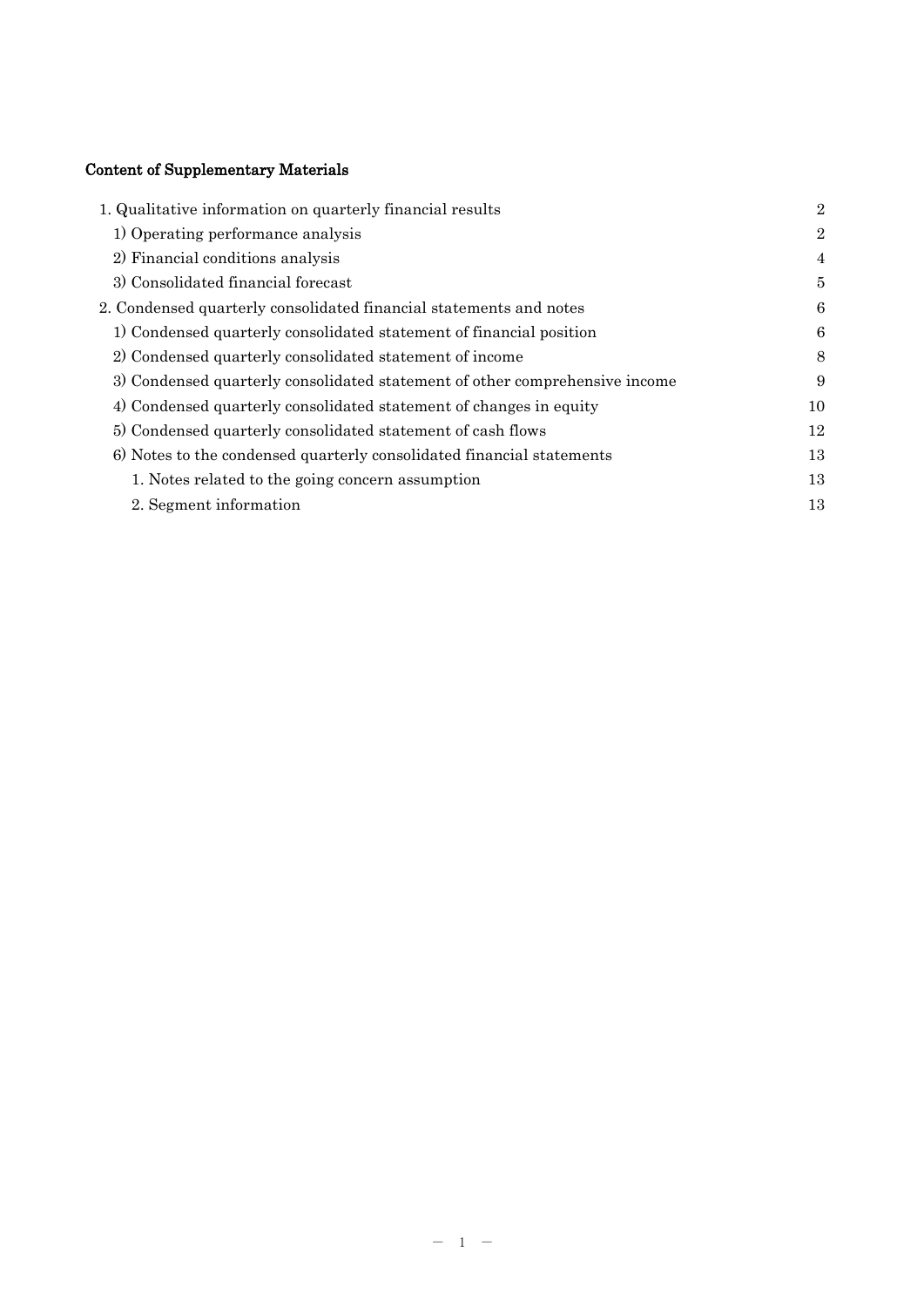#### 1. Qualitative information on quarterly financial results

1) Operating performance analysis

Future-related information contained in the text below is based on the judgement as of the end of the fiscal period under review.

During the first three months of the fiscal year ending March 31, 2021, in Japan concerns about the spread and prolonged impact of the COVID-19 pandemic are leading to a growing sense of uncertainty about the future, including rapid economic deceleration. Overseas, although economic activity has resumed in China, the COVID-19 pandemic continues to spread. The scale of the global economy is expected to shrink as a result.

On the healthcare front, Japan's medical and healthcare field is expected to remain robust due to an aging society and increasingly diverse health and medical needs. Looking overseas, the populations of developed countries are aging, while economic growth in emerging markets is causing healthcare demand to increase and prompting higher levels of healthcare quality and service enhancements. These trends are promoting efficient healthcare, with structural changes brought about by artificial intelligence, information and communications technology, and other breaking technologies. However, with the number of COVID-19 cases rising globally, considerations about healthcare systems and public health capable of responding to pandemics like we are currently experiencing are exerting pressure and are likely to cause a major transformation of the healthcare environment itself. Sysmex is also likely to be affected by slowing demand in the short term, with healthcare institutions conducting fewer tests as individual countries introduce measures to prevent non-essential and non-urgent travel.

Under these conditions, Sysmex launched the CN-6500/CN-3500 automated blood coagulation analyzers in the Japanese market to enhance the workflow efficiency of hemostasis testing. These products offer the same high levels of productivity, reliability, operability, and service as the CN-6000/CN-3000 automated blood coagulation analyzers. In addition, they incorporate into a single unit the chemiluminescence enzyme immunoassay (CLEIA) measurement principles used in our HISCL™-5000/HISCL™-800 automated immunoassay systems. As a result, our new blood coagulation analyzers allow for flexible measurements in response to a broad range of test orders in the fields of thrombosis and hemostasis, such as molecular markers for blood coagulation measured with CLEIA, in addition to the blood coagulation and platelet aggregation parameters that can be measured by CN-6000/CN-3000 automated blood coagulation analyzers, realizing an efficient testing workflow in a way that caters to needs in healthcare settings. Going forward, we will continue seeking to provide new value by promoting R&D on reagents related to hemostasis and immunochemistry using CLEIA.

To help the city of Kobe prepare for an increase in infections by strengthening a PCR testing system for COVID-19, the City of Kobe, Sysmex, and SRL, Inc. (a subsidiary of Miraca Holdings Inc. [now H.U. Group Holdings, Inc.]) have configured and begun operating a new PCR testing system at the Sysmex BMA Laboratory, a clinical testing center in the Kobe Biomedical Innovation Cluster. In this initiative, Sysmex will take control of PCR tests. SRL will be in charge of supporting the creation of a testing system, collecting samples and reporting results. We plan to reinforce the PCR testing implementation system, as necessary. Through this initiative, the three entities aim to reduce the physical and emotional burden of the COVID-19 threat on local residents.

Sysmex also established four antibody measurement technologies that enable detection of the circulating IgG antibody and IgM antibody. These antibodies react specifically to the nucleocapsid protein1 and spike protein2 in SARS-CoV-2, the virus that causes COVID-19. We have begun offering lab assay services using this testing technology for research into the past history of COVID-19 and research and consideration of the clinical significance of the SARS-CoV-2 defense function, as well as in a host of epidemiological studies. Furthermore, we have begun providing a lab assay service for research on cytokines,3 which have been suggested as a useful indicator in monitoring the risk of increasing severity and treatment effects for SARS-CoV-2. Targeting research institutions, universities, medical institutions and pharmaceutical companies with this assay service, we will provide data that can be used to confirm testing methods suitable to such clinical applications as determining the risk of increasing severity and treatment effect, as well as data that can be used for vaccines, antiviral drugs and other drug discovery research. We aim to contribute to advances in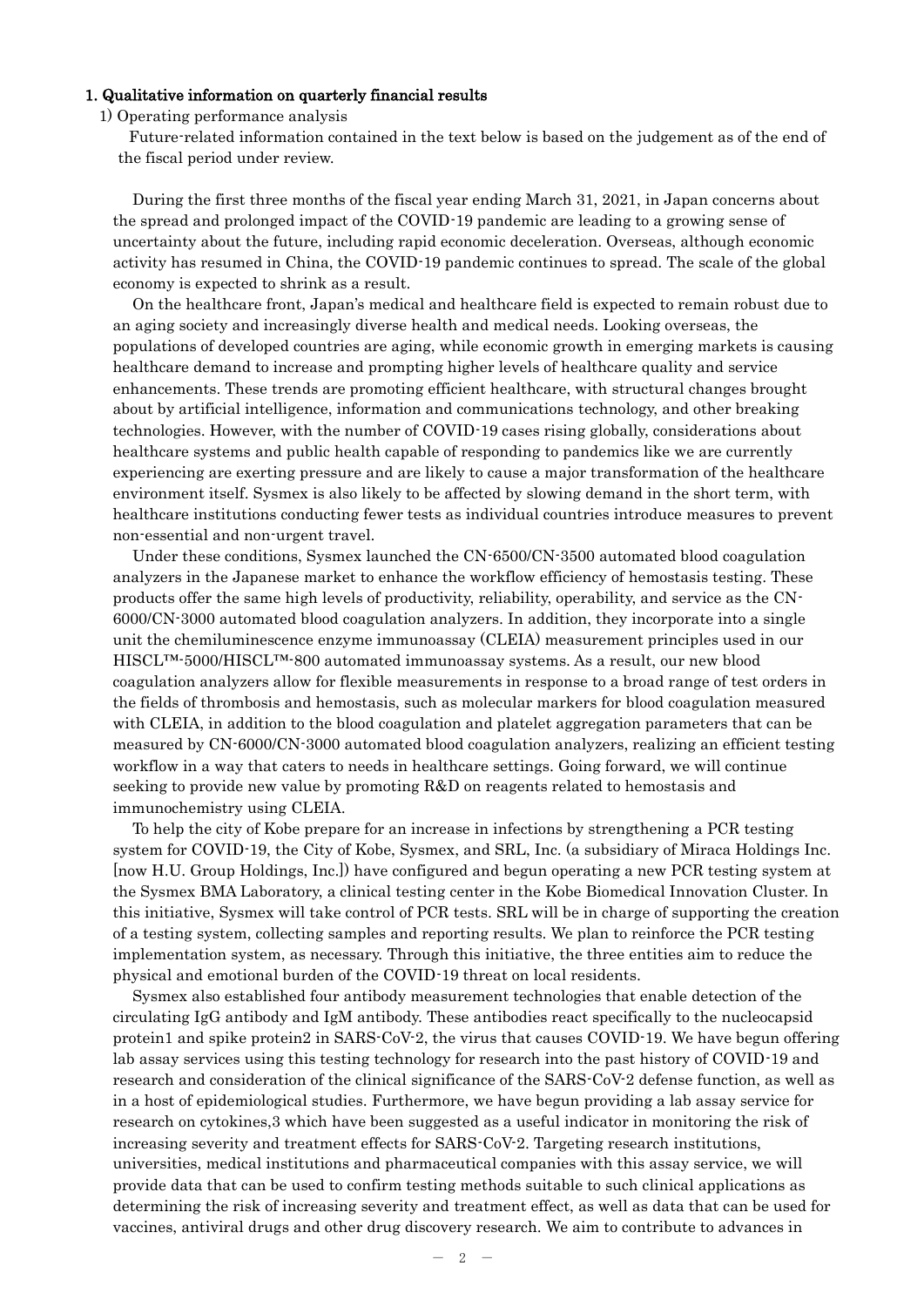research in amassing broad-ranging clinical evidence, including for epidemiological research, as well as in drug discovery, to help in the diagnosis and treatment of COVID-19.

1 Nucleocapsid protein (N antigen):

A protein that constitutes the core structure of a virus, significantly affecting virus characteristics. 2 Spike protein (S antigen):

Protein that forms countless protrusions around the virus to bind with cell receptors and generate infection.

3 Cytokine:

This is a general name for proteins secreted by cells and used in intercellular communication.

|                   |              | Three months ended<br>June 30, 2019 |                               | Three months ended<br>June 30, 2020 | YoY                           |                              |
|-------------------|--------------|-------------------------------------|-------------------------------|-------------------------------------|-------------------------------|------------------------------|
|                   |              | Amount<br>(Millions of yen)         | Percentage of<br>total $(\%)$ | Amount<br>(Millions of yen)         | Percentage of<br>total $(\%)$ | (Previous)<br>$period = 100$ |
| Japan             |              | 10,140                              | 14.8                          | 9,380                               | 15.5                          | 92.5                         |
|                   | Americas     | 15,808                              | 23.1                          | 13,975                              | 23.1                          | 88.4                         |
|                   | <b>EMEA</b>  | 19,200                              | 28.0                          | 18,214                              | 30.1                          | 94.9                         |
|                   | China        | 17,679                              | 25.8                          | 13,843                              | 22.9                          | 78.3                         |
|                   | Asia Pacific | 5,710                               | 8.3                           | 5,096                               | 8.4                           | 89.2                         |
| Overseas subtotal |              | 58,399                              | 85.2                          | 51,130                              | 84.5                          | 87.6                         |
| Total             |              | 68,540                              | 100.0                         | 60,511                              | 100.0                         | 88.3                         |

Net sales by destination

In Japan, sales of reagents rose in the hematology field, but sales of instruments were down, particularly in the hematology field and in other fields related to laboratory information systems mainly due to the spread of the COVID-19 pandemic. As a result, sales in Japan fell 7.5% year on year, to ¥9,380 million.

Overseas, sales of instruments grew in the urinalysis and life science fields, while reagent sales dropped, centered on the hematology, urinalysis and immunochemistry fields mainly due to the spread of the COVID-19 pandemic. Consequently, overseas sales decreased 12.4% year on year, to ¥51,130 million. The overseas sales ratio fell 0.7 percentage point, to 84.5%.

SG&A expenses fell in all regions mainly due to activity restrictions due to the spread of the COVID-19 pandemic. SG&A expenses were down 8.6% year on year, to ¥18,928 million.

As a result, during the first three months of the fiscal year ending March 31, 2021, the Group recorded consolidated net sales of ¥60,511 million, down 11.7% year on year. Operating profit declined 38.3%, to ¥6,957 million; profit before tax decreased 32.9%, to ¥6,481 million; and profit attributable to owners of the parent fell 33.0%, to ¥4,487 million.

Performance by segment

(1) Japan

In Japan, sales of reagents increased in the hematology field. However, instrument sales declined in the hematology field and in other fields related to laboratory information systems mainly due to the spread of the COVID-19 pandemic. And reagent sales also declined in the immunochemistry field. As a result, segment sale were down  $4.1\%$  year on year, to  $\text{\textless{}10,513}$ million.

On the profit front, segment profit (operating profit) fell 10.1%, to ¥6,194 million. The decrease was attributable to lower gross profit, stemming from lower sales and a deteriorating cost of sales ratio, despite lower SG&A and R&D expenses.

(2) Americas

In North America, instrument sales were up in the hemostasis field. However, sales in the region were down due to lower sales of instruments, reagents and maintenance services in the hematology field mainly due to the spread of the COVID-19 pandemic. In Central and South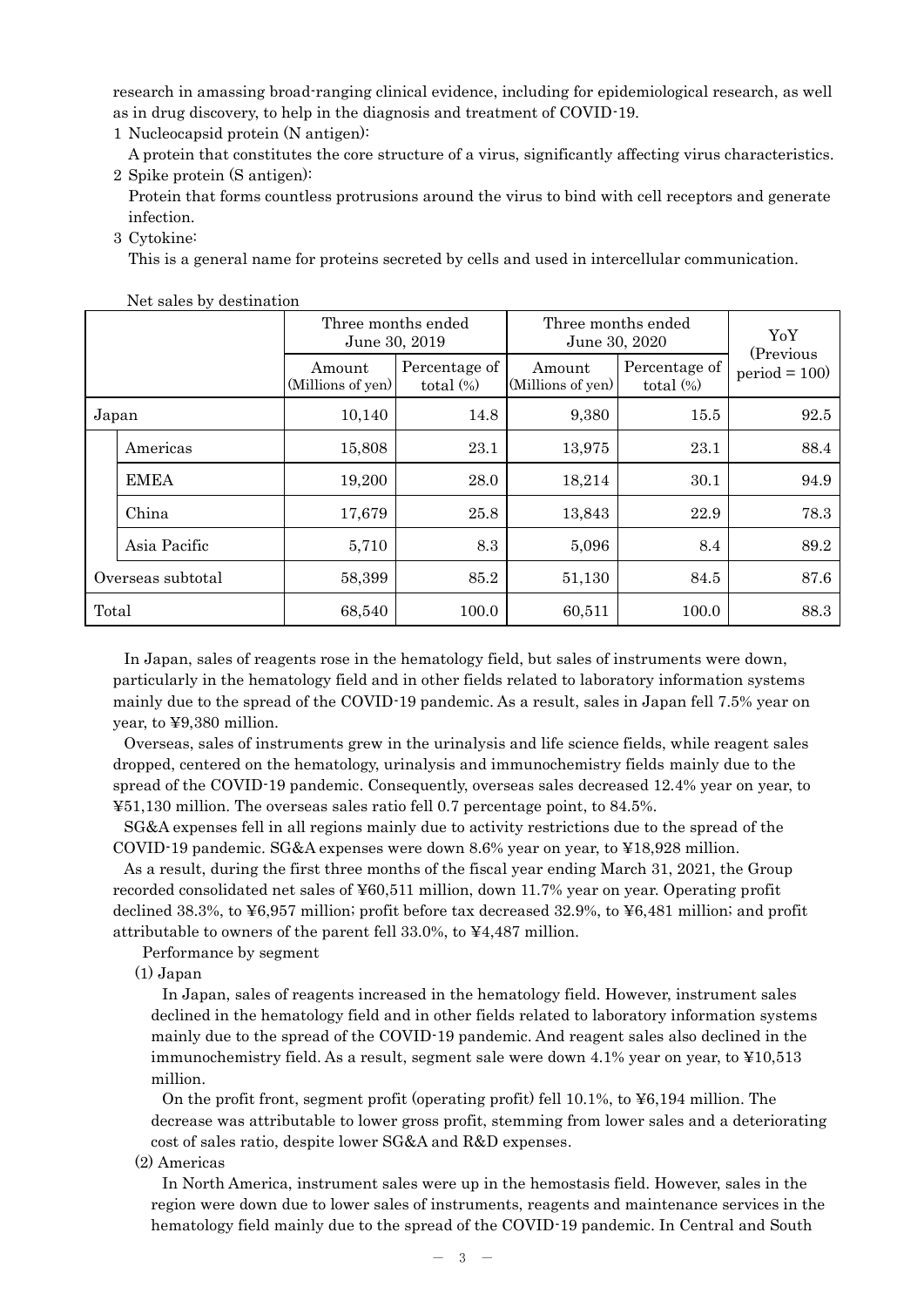America, reagent sales fell, mainly in the urinalysis field, but instrument and reagent sales in the hematology field rose, pushing up sales in the region. As a result, overall sales in the Americas were down 12.0% year on year, to ¥12,895 million.

On the profit front, the Americas generated a segment loss (operating loss) of ¥404 million (compared with segment profit of ¥449 million in the first three months of the preceding fiscal year). Profit was affected by lower gross profit, stemming from lower sales and deterioration in the cost of sales ratio, although SG&A expenses fell.

#### (3) EMEA

Sales in the EMEA region declined 6.9% year on year, to ¥18,231 million. Instrument sales rose in the life science field and in other fields in relation to transport systems, but reagent sales were down in the hematology and urinalysis fields mainly due to the spread of the COVID-19 pandemic.

On the profit front, lower sales and deterioration in the cost of sales ratio caused gross profit to decline, while SG&A expenses fell. As a result, segment profit (operating profit) was ¥1,663 million, up 5.9% year on year.

(4) China

In China, sales fell 21.8% year on year, to ¥13,809 million. Instrument sales increased, mainly in the urinalysis and immunochemistry fields, but sales of instruments and reagents were down in the hematology field, as were sales of reagents in the urinalysis and immunochemistry fields mainly due to the spread of the COVID-19 pandemic.

On the profit front, segment profit (operating profit) dropped  $84.4\%$ , to  $\text{\textless}287$  million as the result of lower gross profit due to falling sales and deterioration of the cost of sales ratio, despite lower SG&A expenses.

### (5) Asia Pacific

Instrument sales were up in the hematology field, but regent sales decreased in the hematology and urinalysis fields mainly due to the spread of the COVID-19 pandemic. As a result, sales in the Asia Pacific region decreased 10.7% year on year, to ¥5,062 million. On the profit front, SG&A expenses decreased, but falling gross profit due to lower sales and

deterioration in the cost of sales ratio led to segment profit (operating profit) of ¥284 million, down 53.1% year on year.

#### 2) Financial conditions analysis

(1) Financial conditions

As of June 30, 2020, total assets amounted to ¥368,826 million, down ¥20,465 million from March 31, 2020. As main factors, cash and cash equivalents were down ¥7,857 million, and trade and other receivables (current assets) fell ¥13,906 million, while inventories rose ¥5,128 million.

Meanwhile, total liabilities as of June 30, 2020 were ¥92,523 million, down ¥18,420 million. Principal decreases included trade and other payables, which were down ¥8,075 million; income taxes payable, down ¥3,339 million; accrued bonuses, down ¥2,971 million; and contract liabilities, down ¥2,087 million.

Total equity came to ¥276,302 million, down ¥2,044 million from March 31, 2020. Among principal reasons, retained earnings fell ¥3,030 million, while other components of equity increased ¥517 million. Equity attributable to owners of the parent to total assets rose 3.4 percentage points, from 71.3% on March 31, 2020 to 74.7% on June 30, 2020.

#### (2) Cash flows

As of June 30, 2020, cash and cash equivalents amounted to ¥48,734 million, down ¥7,857 million from March 31, 2020.

Cash flows from various activities during the first three months of the fiscal year are described in more detail below.

(Cash flows from operating activities)

Net cash provided by operating activities was ¥9,904 million (up ¥2,168 million). As principal factors, profit before tax provided ¥6,481 million (down ¥3,179 million), depreciation and amortization provided ¥6,198 million (up ¥436 million), a decrease in trade receivables provided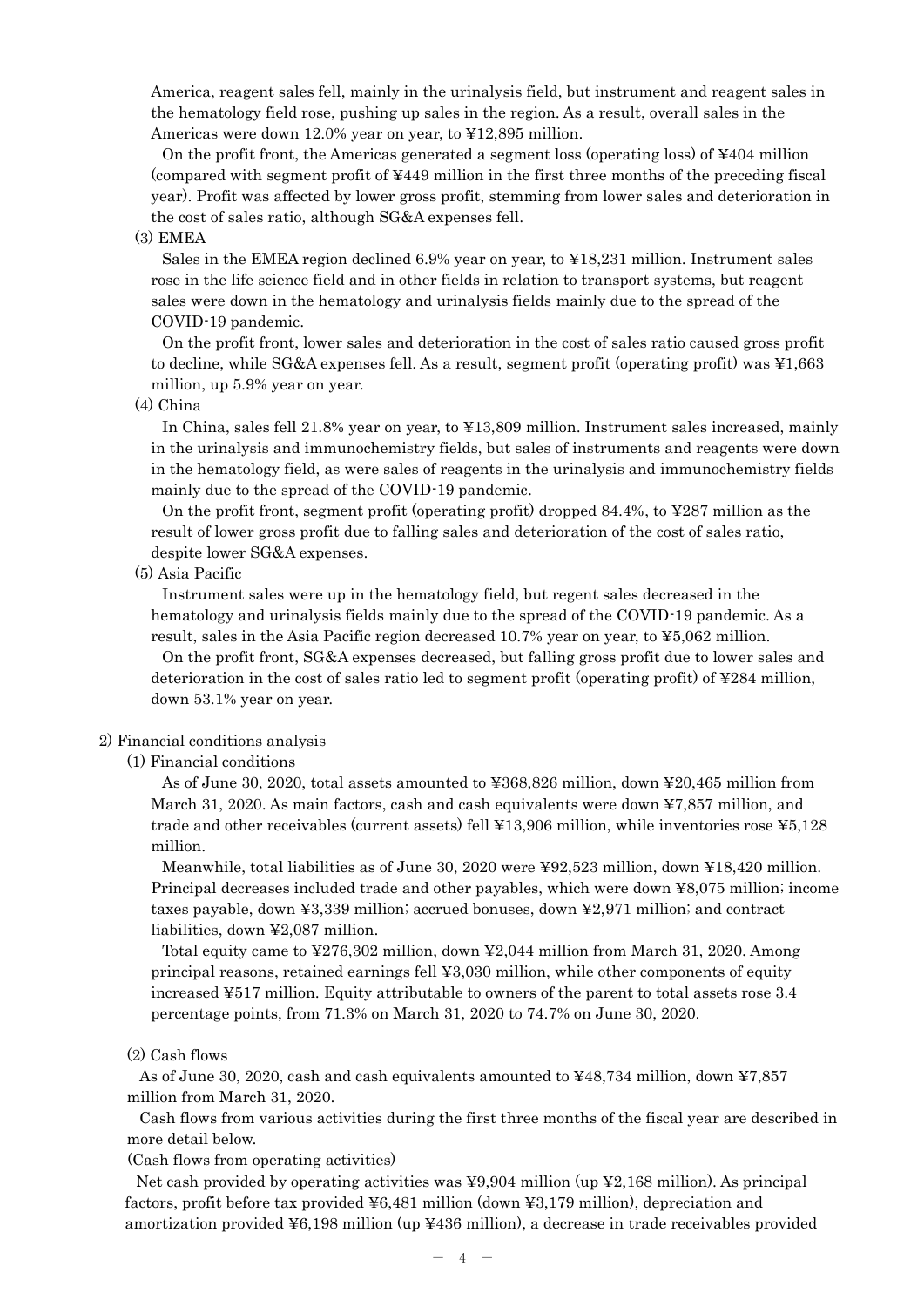¥13,916 million (up ¥9,327 million), an increase in inventories used ¥4,461 million (up ¥823 million), a decrease in trade payables used  $\frac{1}{4}4,148$  million (up  $\frac{1}{2}2,020$  million), and a decrease in consumption taxes receivable provided  $\yen$ 3,366 million (up  $\yen$ 424 million). (Cash flows from investing activities)

Net cash used in investing activities was ¥8,619 million (up ¥8,053 million). Among major factors, purchases of property plant and equipment used ¥1,915 million (down ¥1,342 million), purchases of intangible assets used  $44,625$  million (up  $42,251$  million), payments resulting in an increase in long-term prepaid expenses used ¥1,170 million (up ¥790 million), and proceeds from withdrawal of time deposits decrease ¥7,187 million year on year.

(Cash flows from financing activities)

Net cash used in financing activities was ¥9,085 million (up ¥206 million). This was mainly due to dividends paid of  $\yen$ 7,517 million (up  $\yen$ 4 million) and repayment of lease liabilities, which used  $\text{\textsterling}1,704$  million (up  $\text{\textsterling}263$  million).

#### 3) Consolidated financial forecast

Although the COVID-19 pandemic continues to spread around the world, there are signs that economic activity is gradually returning in some countries. Even so, the outlook remains opaque, due to concerns that a second wave could occur and that the impact could be prolonged. Sysmex's business segment is in the field of healthcare, and over the long term demand in this field is expected to remain high. In the first quarter under review (April to June 2020), demand was down temporarily as the number of hospital tests for items other than COVID-19 decreased, but testing numbers are trending upward. However, the speed of demand recovery differs by country.

Against this backdrop, the degree to which the global COVID-19 pandemic will affect customers' capital investment and demand trends remains under consideration. As a result, the rational calculation of performance forecasts is problematic at this stage, so our consolidated financial forecast for the fiscal year ending March 31, 2021 remains undetermined. We will promptly disclose our performance forecast once calculation becomes possible.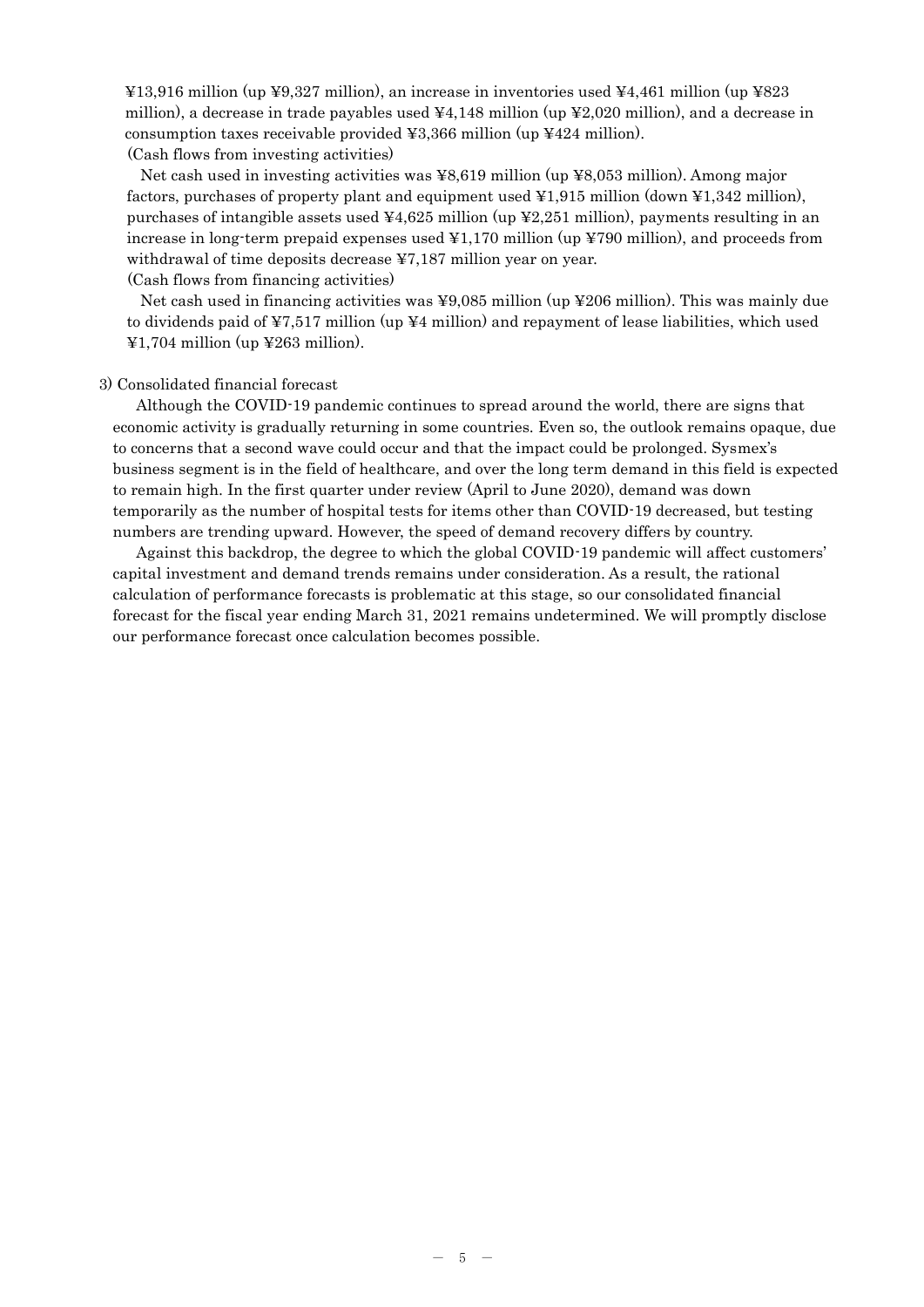# 2. Condensed quarterly consolidated financial statements and notes

1) Condensed quarterly consolidated statement of financial position

|                                                      |                         | (Unit: Millions of yen) |
|------------------------------------------------------|-------------------------|-------------------------|
|                                                      | As of<br>March 31, 2020 | As of<br>June 30, 2020  |
| Assets                                               |                         |                         |
| Current assets                                       |                         |                         |
| Cash and cash equivalents                            | 56,592                  | 48,734                  |
| Trade and other receivables                          | 85,650                  | 71,743                  |
| Inventories                                          | 48,303                  | 53,431                  |
| Other short-term financial assets                    | 421                     | 857                     |
| Income taxes receivable                              | 546                     | 561                     |
| Other current assets                                 | 14,191                  | 10,321                  |
| Total current assets                                 | 205,704                 | 185,649                 |
| Non-current assets                                   |                         |                         |
| Property, plant and equipment                        | 96,839                  | 95,399                  |
| Goodwill                                             | 11,271                  | 11,310                  |
| Intangible assets                                    | 39,543                  | 40,131                  |
| Investments accounted for using the<br>equity method | 2,945                   | 2,517                   |
| Trade and other receivables                          | 12,845                  | 12,866                  |
| Other long-term financial assets                     | 6,192                   | 6,259                   |
| Asset for retirement benefits                        | 897                     | 904                     |
| Other non-current assets                             | 5,810                   | 6,640                   |
| Deferred tax assets                                  | 7,240                   | 7,145                   |
| Total non-current assets                             | 183,586                 | 183,177                 |
| Total assets                                         | 389,291                 | 368,826                 |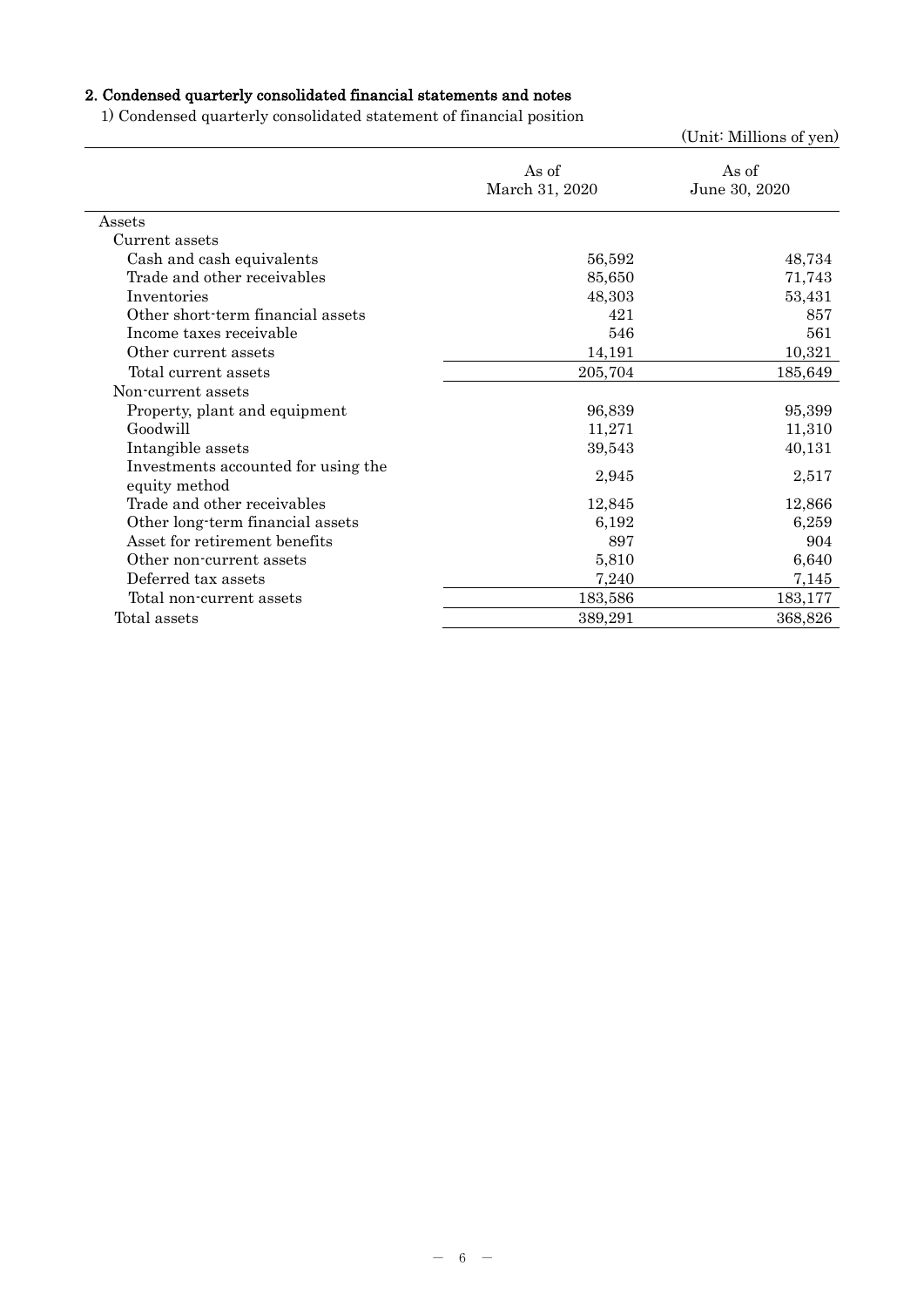|                                             |                         | (Unit: Millions of yen) |
|---------------------------------------------|-------------------------|-------------------------|
|                                             | As of<br>March 31, 2020 | As of<br>June 30, 2020  |
| Liabilities and equity                      |                         |                         |
| Liabilities                                 |                         |                         |
| Current liabilities                         |                         |                         |
| Trade and other payables                    | 33,917                  | 25,841                  |
| Lease liabilities                           | 5,701                   | 5,546                   |
| Other current financial liabilities         | 552                     | 843                     |
| Income taxes payable                        | 5,673                   | 2,333                   |
| Provisions                                  | 751                     | 738                     |
| Contract liabilities                        | 12,001                  | 9,914                   |
| Accrued expenses                            | 12,508                  | 10,509                  |
| Accrued bonuses                             | 7,591                   | 4,619                   |
| Other current liabilities                   | 5,448                   | 6,164                   |
| Total current liabilities                   | 84,145                  | 66,512                  |
| Non-current liabilities                     |                         |                         |
| Lease liabilities                           | 16,935                  | 16,390                  |
| Other non-current financial liabilities     | 269                     | 19                      |
| Liability for retirement benefits           | 925                     | 990                     |
| Provisions                                  | 255                     | 259                     |
| Other non-current liabilities               | 2,061                   | 2,178                   |
| Deferred tax liabilities                    | 6,351                   | 6,172                   |
| Total non-current liabilities               | 26,798                  | 26,011                  |
| Total liabilities                           | 110,944                 | 92,523                  |
| Equity                                      |                         |                         |
| Equity attributable to owners of the parent |                         |                         |
| Capital stock                               | 12,877                  | 12,965                  |
| Capital surplus                             | 18,487                  | 18,766                  |
| Retained earnings                           | 261,321                 | 258,291                 |
| Treasury stock                              | (306)                   | (306)                   |
| Other components of equity                  | (14, 697)               | (14, 180)               |
| Total equity attributable to owners of the  |                         |                         |
| parent                                      | 277,683                 | 275,536                 |
| Non-controlling interests                   | 663                     | 765                     |
| Total equity                                | 278,347                 | 276,302                 |
| Total liabilities and equity                | 389,291                 | 368,826                 |
|                                             |                         |                         |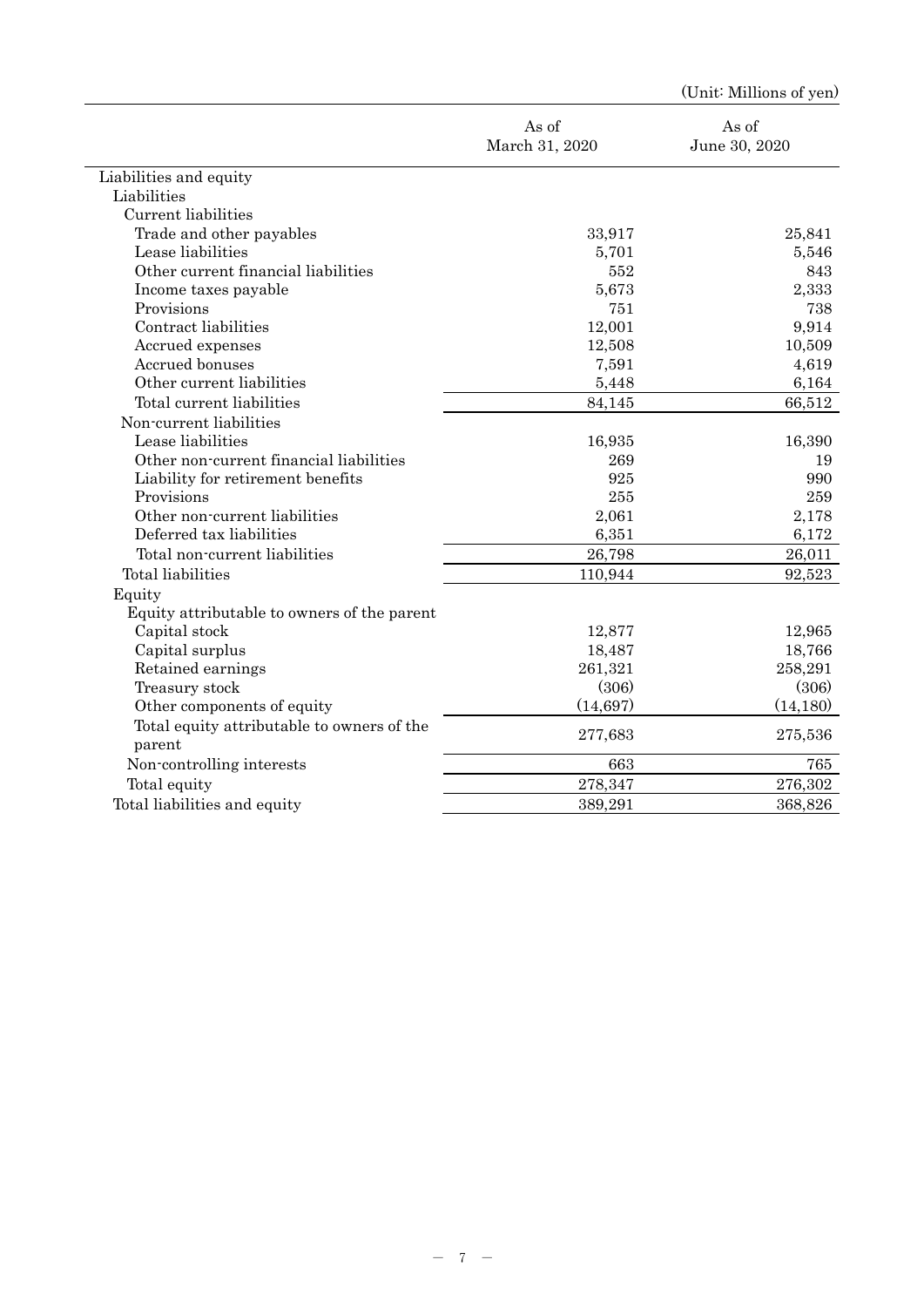# 2) Condensed quarterly consolidated statement of income

|                                                                               | Three months ended<br>June 30, 2019 | Three months ended<br>June 30, 2020 |
|-------------------------------------------------------------------------------|-------------------------------------|-------------------------------------|
| Net sales                                                                     | 68,540                              | 60,511                              |
| Cost of sales                                                                 | 31,670                              | 29,887                              |
| Gross profit                                                                  | 36,869                              | 30,624                              |
| Selling, general and administrative<br>expenses                               | 20,706                              | 18,928                              |
| Research and development expenses                                             | 4,995                               | 4,915                               |
| Other operating income                                                        | 213                                 | 305                                 |
| Other operating expenses                                                      | 101                                 | 128                                 |
| Operating profit                                                              | 11,279                              | 6,957                               |
| Financial income                                                              | 97                                  | 82                                  |
| Financial expenses                                                            | 234                                 | 221                                 |
| Share of profit (loss) of associates accounted<br>for using the equity method | (414)                               | (427)                               |
| Foreign exchange gain (loss)                                                  | (1,065)                             | 90                                  |
| Profit before tax                                                             | 9,661                               | 6,481                               |
| Income taxes expenses                                                         | 3,041                               | 2,038                               |
| Profit                                                                        | 6,620                               | 4,442                               |
| Profit attributable to                                                        |                                     |                                     |
| Owners of the parent                                                          | 6,697                               | 4,487                               |
| Non-controlling interests                                                     | (76)                                | (44)                                |
| Profit                                                                        | 6,620                               | 4,442                               |
|                                                                               |                                     | (Unit: Yen)                         |
| Earnings per share                                                            |                                     |                                     |
| <b>Basic</b>                                                                  | 32.09                               | 21.49                               |
| Diluted                                                                       | 32.05                               | 21.46                               |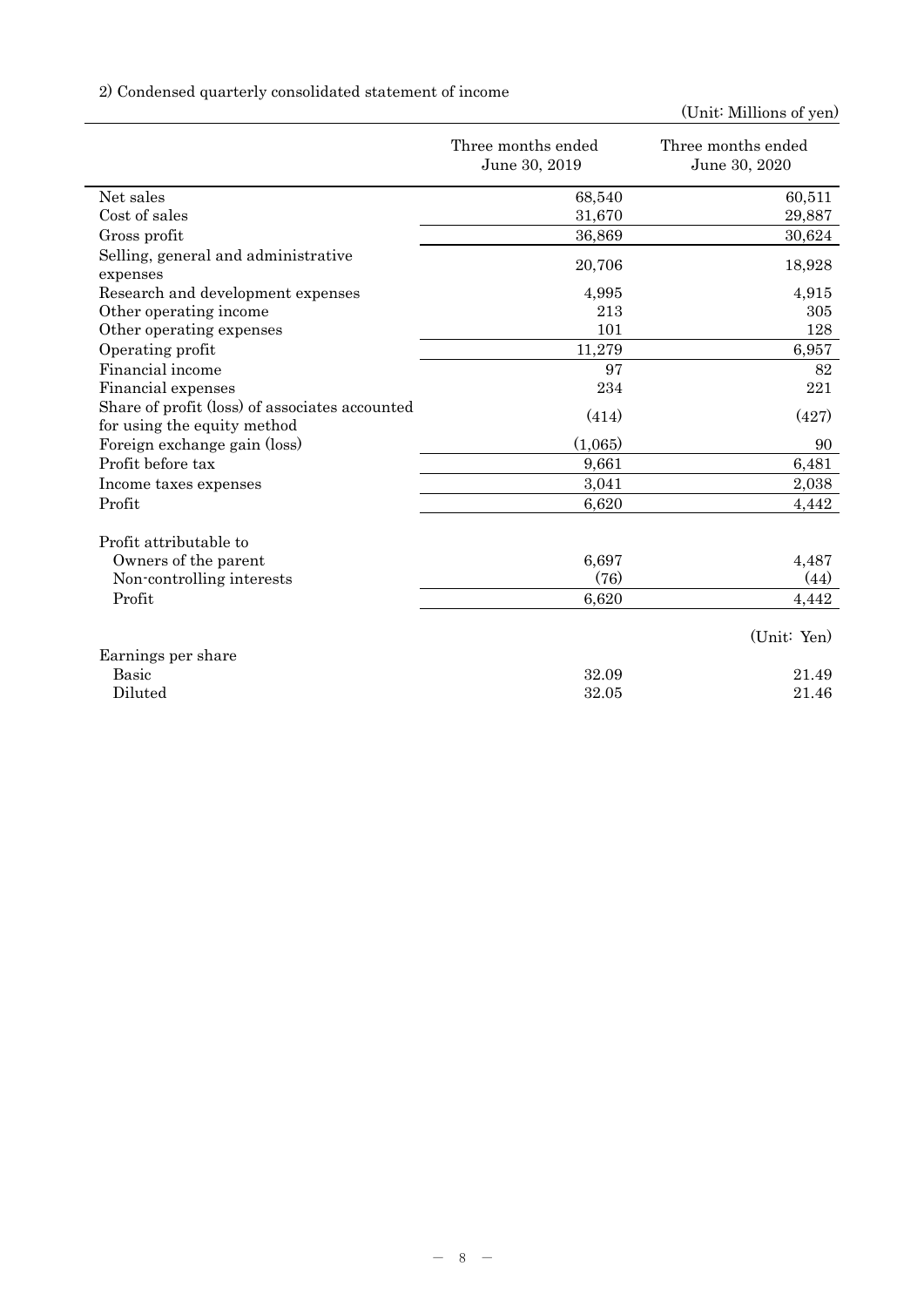|  | 3) Condensed quarterly consolidated statement of other comprehensive income |  |  |  |
|--|-----------------------------------------------------------------------------|--|--|--|
|  |                                                                             |  |  |  |

|                                                              | Three months ended<br>June 30, 2019 | Three months ended<br>June 30, 2020 |
|--------------------------------------------------------------|-------------------------------------|-------------------------------------|
| Profit                                                       | 6,620                               | 4,442                               |
| Other comprehensive income                                   |                                     |                                     |
| Items that will not be reclassified                          |                                     |                                     |
| subsequently to profit or loss                               |                                     |                                     |
| Net gain (loss) on financial assets                          |                                     |                                     |
| measured at fair value through other<br>comprehensive income | (11)                                | 12                                  |
| Total                                                        | (11)                                | 12                                  |
| Items that may be reclassified                               |                                     |                                     |
| subsequently to profit or loss                               |                                     |                                     |
| Exchange differences on translation of                       | (3,920)                             |                                     |
| foreign operations                                           |                                     | 504                                 |
| Share of other comprehensive                                 |                                     |                                     |
| income of investments accounted for                          | (1)                                 | 1                                   |
| using the equity method                                      |                                     |                                     |
| Total                                                        | (3,921)                             | 505                                 |
| Total other comprehensive income                             | (3,933)                             | 517                                 |
| Comprehensive income                                         | 2,686                               | 4,959                               |
| Comprehensive income attributable to                         |                                     |                                     |
| Owners of the parent                                         | 2,763                               | 5,004                               |
| Non-controlling interests                                    | (76)                                | (44)                                |
| Comprehensive income                                         | 2,686                               | 4,959                               |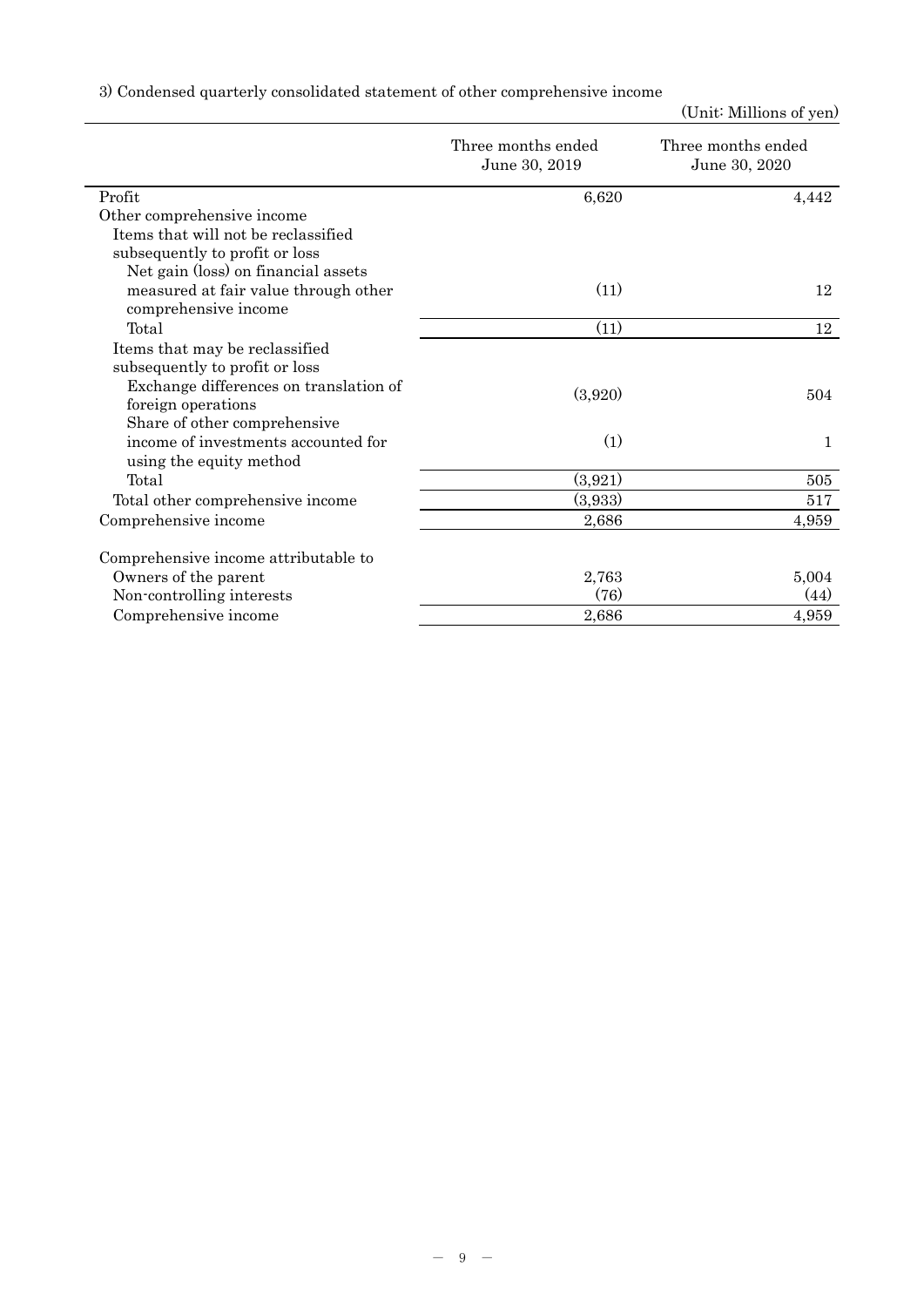### 4) Condensed quarterly consolidated statement of changes in equity Three months ended June 30, 2019

Equity attributable to owners of the parent Noncontrolling interests Total Capital Capital Retained Treasury compone  $\frac{\text{concribing}}{\text{Total}}$  equity stock surplus earnings stock **Other** nts of equity Total As of April 1, 2019 12,654 17,876 241,445 (302) (7,225) 264,448 733 265,182 Profit  $6,697$   $6,697$   $(76)$   $6,620$ Other comprehensive income  $(3,933)$   $(3,933)$   $(0,933)$ Comprehensive income  $6,697$   $(3,933)$   $2,763$   $(76)$   $2,686$ Exercise of warrants  $49 \t 27 \t - \t - \t - \t 77 \t - \t 77$ Share-based payment transactions - - - - - - - - Cash dividends  $(7.513)$   $(7.513)$   $(7.513)$ Purchase of treasury stock  $-$  (1)  $-$  (1)  $-$  (1) Establishment of subsidiary with noncontrolling interests - - - - - - - - Change in noncontrolling interests due to capital increase of subsidiaries - - - - - - - - Total transactions with the owners that is actions with  $49$  27 (7,513) (1) - (7,437) - (7,437) As of June 30, 2019 12,704 17,904 240,628 (303) (11,158) 259,774 656 260,431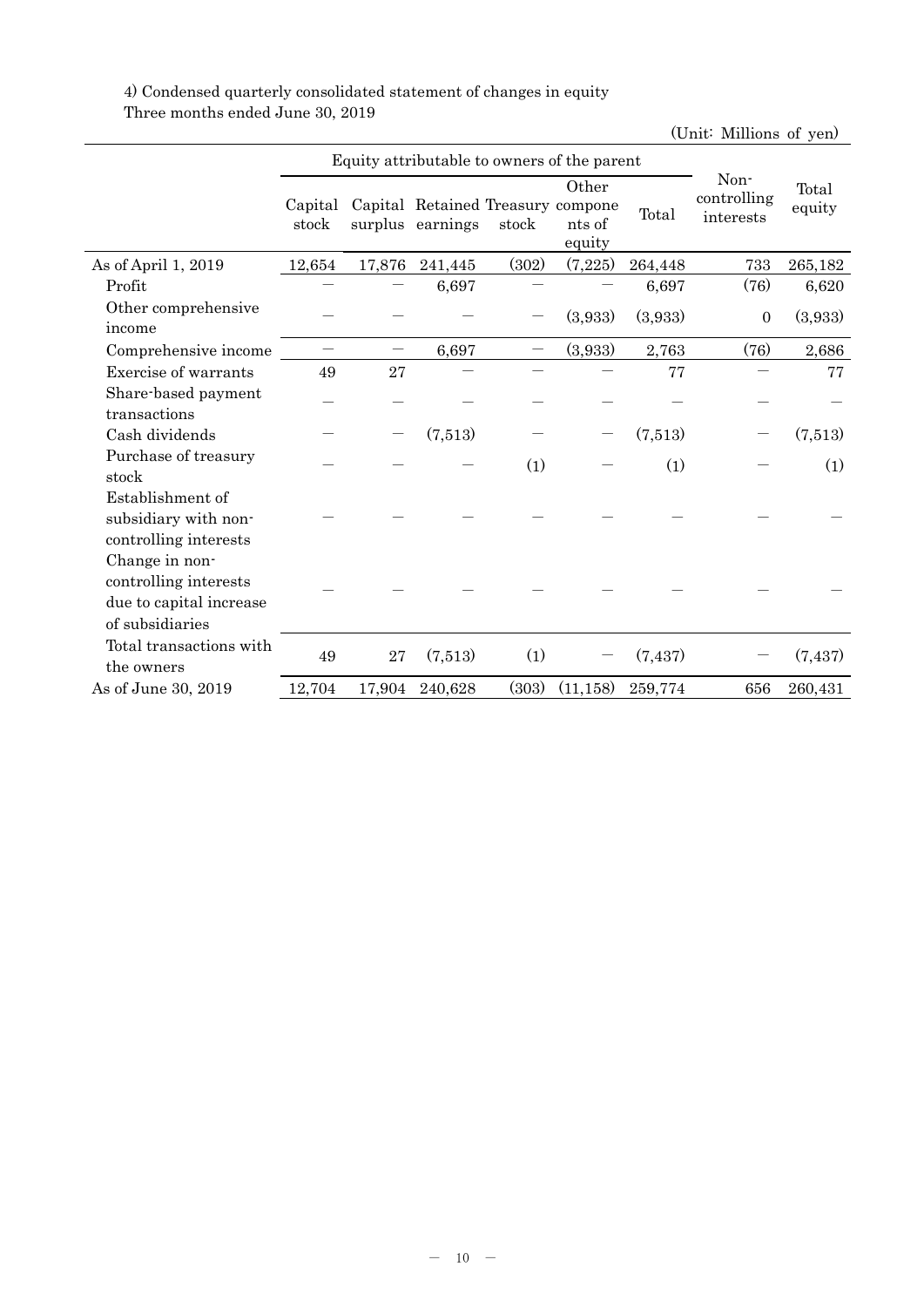|                                                                                       |                  | Equity attributable to owners of the parent |                                                       |                          |                           |         |                                  |                 |
|---------------------------------------------------------------------------------------|------------------|---------------------------------------------|-------------------------------------------------------|--------------------------|---------------------------|---------|----------------------------------|-----------------|
|                                                                                       | Capital<br>stock |                                             | Capital Retained Treasury compone<br>surplus earnings | stock                    | Other<br>nts of<br>equity | Total   | Non-<br>controlling<br>interests | Total<br>equity |
| As of April 1, 2020                                                                   | 12,877           | 18,487                                      | 261,321                                               | (306)                    | (14, 697)                 | 277,683 | 663                              | 278,347         |
| Profit                                                                                |                  |                                             | 4,487                                                 |                          |                           | 4,487   | (44)                             | 4,442           |
| Other comprehensive<br>income                                                         |                  |                                             |                                                       |                          | 517                       | 517     | $\overline{0}$                   | 517             |
| Comprehensive income                                                                  |                  |                                             | 4,487                                                 | $\overline{\phantom{0}}$ | 517                       | 5,004   | (44)                             | 4,959           |
| Exercise of warrants                                                                  | 87               | 49                                          |                                                       |                          |                           | 136     |                                  | 136             |
| Share-based payment<br>transactions                                                   |                  | 229                                         |                                                       |                          |                           | 229     |                                  | 229             |
| Cash dividends                                                                        |                  |                                             | (7,517)                                               |                          |                           | (7,517) |                                  | (7,517)         |
| Purchase of treasury<br>stock                                                         |                  |                                             |                                                       | (0)                      |                           | (0)     |                                  | (0)             |
| Establishment of<br>subsidiary with non-<br>controlling interests                     |                  |                                             |                                                       |                          |                           |         | 49                               | 49              |
| Change in non-<br>controlling interests<br>due to capital increase<br>of subsidiaries |                  |                                             |                                                       |                          |                           |         | 98                               | 98              |
| Total transactions with<br>the owners                                                 | 87               | 278                                         | (7,517)                                               | (0)                      |                           | (7,151) | 147                              | (7,004)         |
| As of June 30, 2020                                                                   | 12,965           | 18,766                                      | 258,291                                               | (306)                    | (14, 180)                 | 275,536 | 765                              | 276,302         |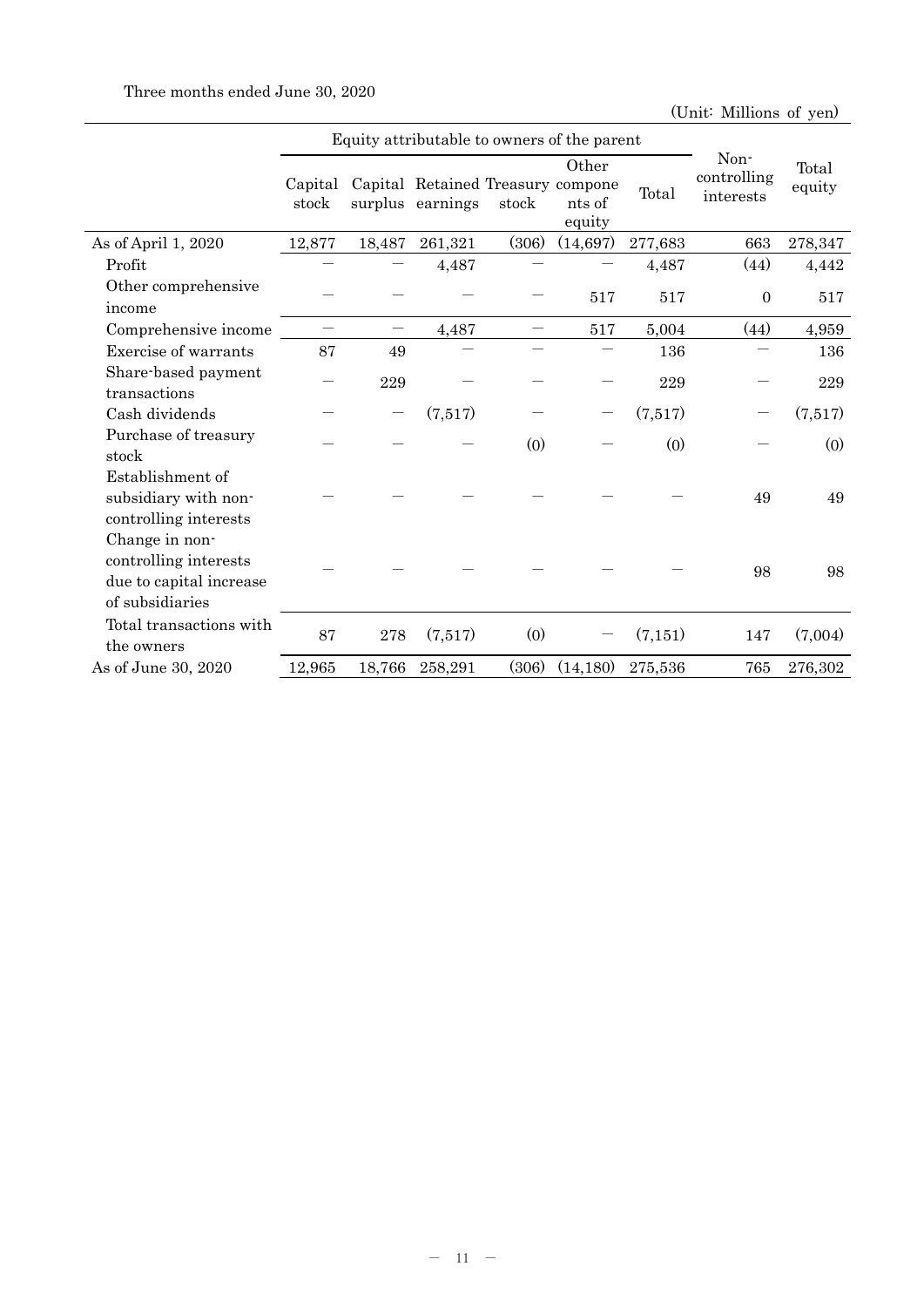|                                             | Three months ended<br>June 30, 2019 | Three months ended<br>June 30, 2020 |
|---------------------------------------------|-------------------------------------|-------------------------------------|
| Cash flows from operating activities        |                                     |                                     |
| Profit before tax                           | 9,661                               | 6,481                               |
| Depreciation and amortization               | 5,761                               | 6,198                               |
| Decrease (increase) in trade receivable     | 4,589                               | 13,916                              |
| Decrease (increase) in inventories          | (3,638)                             | (4, 461)                            |
| Increase (decrease) in trade payable        | (2,128)                             | (4,148)                             |
| Decrease/increase in consumption taxes      |                                     |                                     |
| receivable/payable                          | 2,942                               | 3,366                               |
| Increase (decrease) in contract liabilities | 36                                  | (2,062)                             |
| Increase (decrease) in accrued bonuses      | (3,847)                             | (2,974)                             |
| Other $-$ net                               | 2,011                               | (818)                               |
| Subtotal                                    | 15,387                              | 15,496                              |
| Interest and dividend received              | 75                                  | 72                                  |
| Interest paid                               | (194)                               | (195)                               |
| Income taxes paid                           | (7,532)                             | (5,469)                             |
| Net cash provided by (used in) operating    |                                     |                                     |
| activities                                  | 7,736                               | 9,904                               |
| Cash flows from investing activities        |                                     |                                     |
| Purchases of property, plant and            |                                     |                                     |
| equipment                                   | (3,257)                             | (1,915)                             |
| Purchases of intangible assets              | (2,374)                             | (4,625)                             |
| Payments resulting in an increase in        |                                     |                                     |
| long-term prepaid expenses                  | (379)                               | (1,170)                             |
| Purchases of investments in equity          |                                     |                                     |
| instruments                                 | (1,506)                             |                                     |
| Payments into time deposits                 | (174)                               | (598)                               |
| Proceeds from withdrawal of time            |                                     |                                     |
| deposits                                    | 7,187                               |                                     |
| Other-net                                   | (60)                                | (309)                               |
| Net cash provided by (used in) investing    |                                     |                                     |
| activities                                  | (566)                               | (8,619)                             |
| Cash flows from financing activities        |                                     |                                     |
| Dividends paid                              | (7,513)                             | (7,517)                             |
| Repayments of lease liabilities             | (1, 440)                            | (1,704)                             |
| $Other-net$                                 | 75                                  | 136                                 |
| Net cash provided by (used in) financing    |                                     |                                     |
| activities                                  | (8,878)                             | (9,085)                             |
| Effects of exchange rate changes on cash    |                                     |                                     |
| and cash equivalents                        | (985)                               | (57)                                |
| Net increase (decrease) in cash and cash    |                                     |                                     |
| equivalents                                 | (2,693)                             | (7, 857)                            |
| Cash and cash equivalents at the beginning  |                                     |                                     |
| of the term                                 | 51,062                              | 56,592                              |
| Cash and cash equivalents at the end of the |                                     |                                     |
| term                                        | 48,368                              | 48,734                              |

# 5) Condensed quarterly consolidated statement of cash flows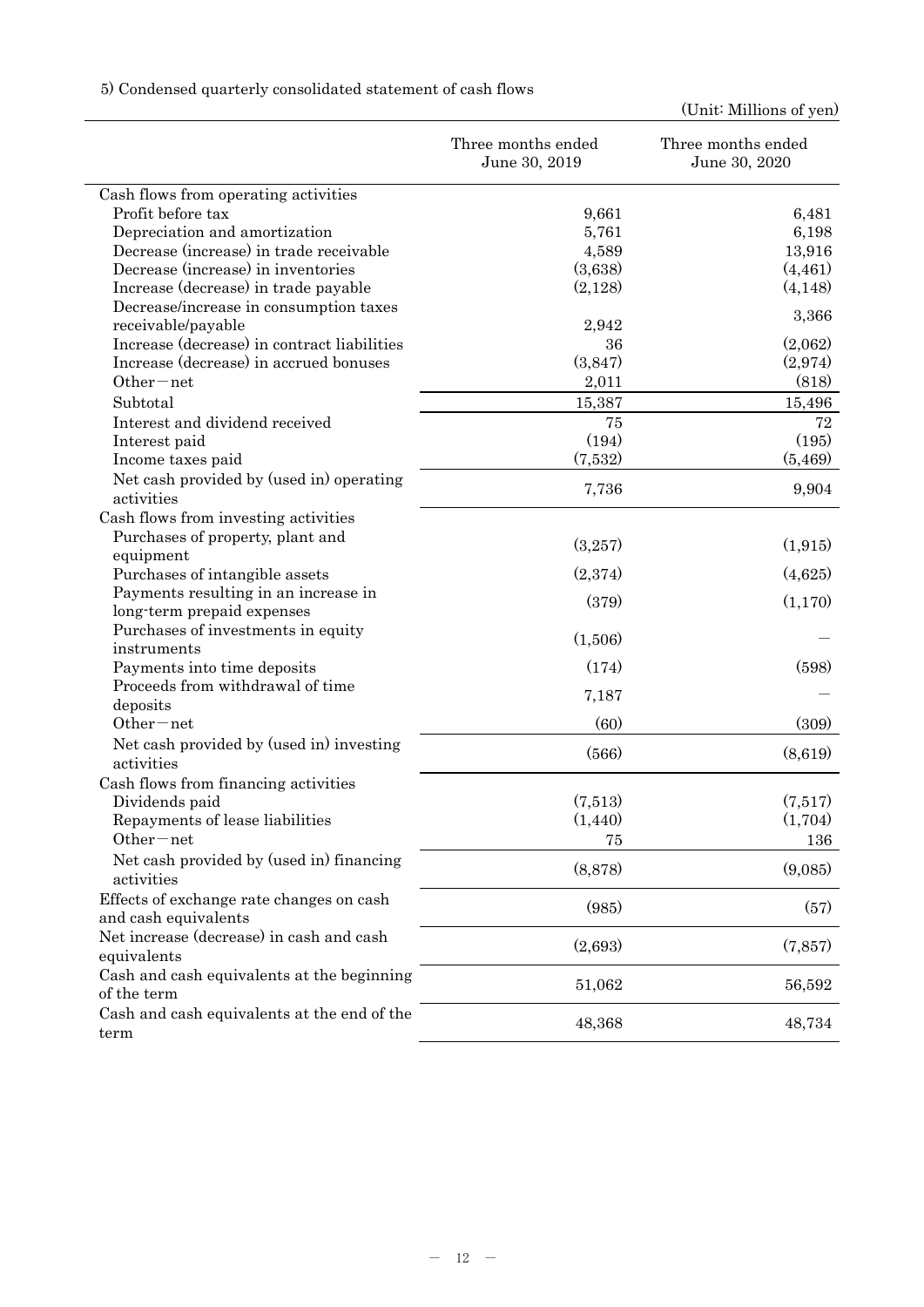6) Notes to the condensed quarterly consolidated financial statements

- 1. Notes related to the going concern assumption Not applicable
- 2. Segment information
	- 1) Overview of reportable segments

The Group's reportable segments are the constituent business units of the Group for which separate financial data are available and that are examined on a regular basis for the purpose of enabling the Managing Board to allocate managerial resources and evaluate results of operations.

The Group is primarily engaged in the manufacture and sale of diagnostic instruments and reagents. These businesses are conducted in Japan by the Company, and in the Americas, EMEA, China and the Asia Pacific by regional headquarters established in those regions. These companies formulate overarching strategies tailored to regional characteristics and conduct business activities accordingly. Regional headquarters and other domestic and overseas subsidiaries are independent management units that handle production and sales for each region.

Accordingly, the Group has five reportable segments comprising geographical segments based on manufacturing and sales systems. These are "Japan," the "Americas," "EMEA," "China," and the "Asia Pacific."

2) Segment profit and operating results

Profit and operating results from continuing operations by reportable segment of the Group are as follows;

Intersegment sales are determined based on market prices or costs of goods manufactured.

Accounting policies of reporting segments are consistent with the Group's accounting policies indicated in the consolidated financial statements for the previous fiscal year.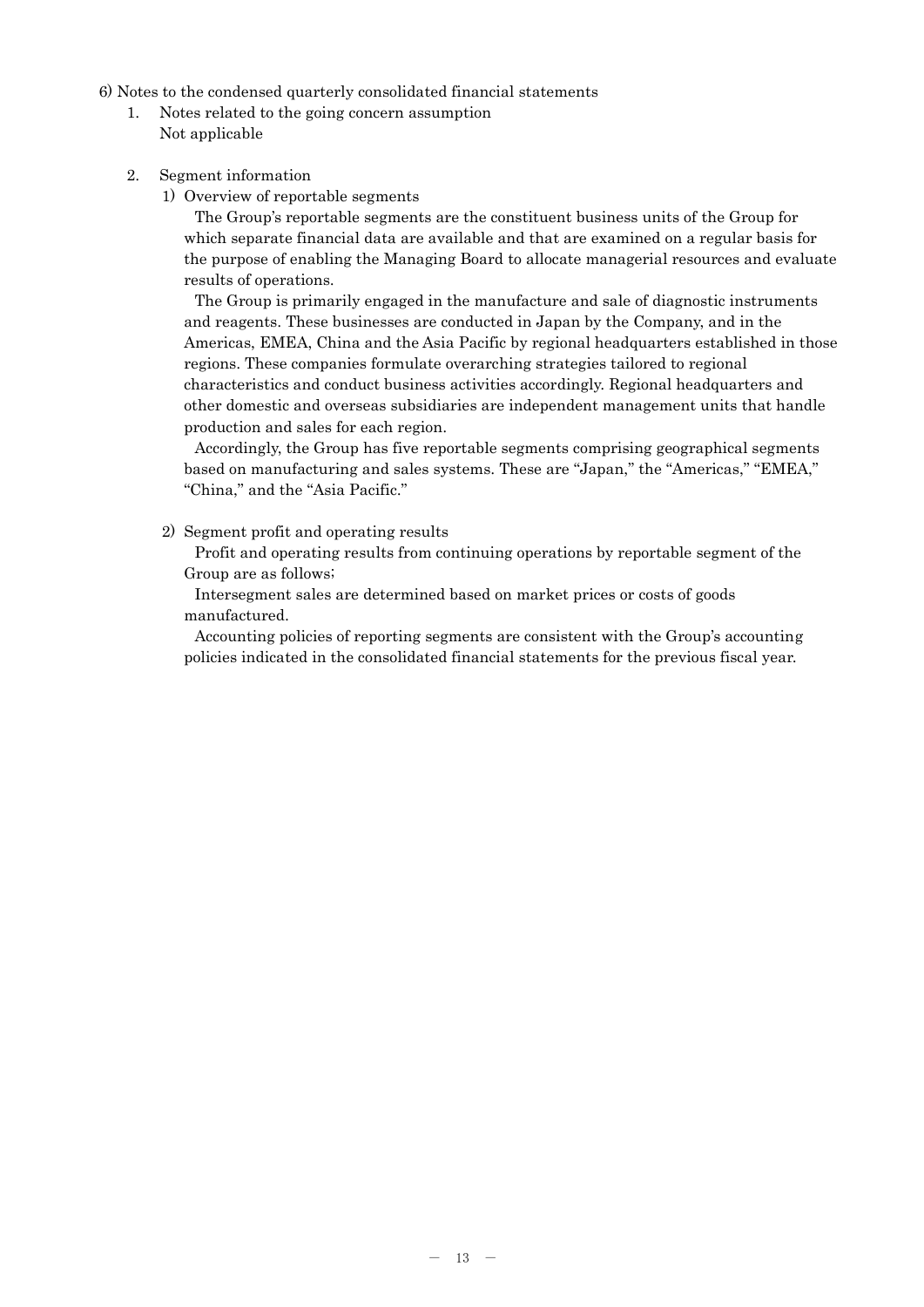### Three months ended June 30, 2019

(Unit: Millions of yen)

|                                                                                           | Reportable segment |          |             |                |                 |        |           | Adjustments Consolidated |
|-------------------------------------------------------------------------------------------|--------------------|----------|-------------|----------------|-----------------|--------|-----------|--------------------------|
|                                                                                           | Japan              | Americas | <b>EMEA</b> | China          | Asia<br>Pacific | Total  | (Note 1)  | (Note 2)                 |
| <b>Sales</b>                                                                              |                    |          |             |                |                 |        |           |                          |
| Sales to<br>external<br>customers                                                         | 10,964             | 14,656   | 19,591      | 17,658         | 5,668           | 68,540 |           | 68,540                   |
| Intersegme<br>nt sales                                                                    | 22,520             | 71       | 379         | $\overline{0}$ | $\mathbf 1$     | 22,972 | (22, 972) |                          |
| Total                                                                                     | 33,484             | 14,727   | 19,971      | 17,659         | 5,669           | 91,512 | (22,972)  | 68,540                   |
| Segment<br>profit (loss)                                                                  | 6,892              | 449      | 1,570       | 1,839          | 606             | 11,358 | (78)      | 11,279                   |
| Financial                                                                                 |                    |          |             |                |                 |        |           | 97                       |
| income<br>Financial<br>expenses                                                           |                    |          |             |                |                 |        |           | 234                      |
| Share of<br>profit (loss) of<br>associates<br>accounted for<br>using the<br>equity method |                    |          |             |                |                 |        |           | (414)                    |
| Foreign<br>exchange gain<br>$(\text{loss})$                                               |                    |          |             |                |                 |        |           | (1,065)                  |
| Profit before<br>tax                                                                      |                    |          |             |                |                 |        |           | 9,661                    |
| Income taxes<br>expenses                                                                  |                    |          |             |                |                 |        |           | 3,041                    |
| Profit                                                                                    |                    |          |             |                |                 |        |           | 6,620                    |

Notes:

1. Segment profit (loss) adjustments of negative ¥78 million include negative ¥132 million for the unrealized gains on inventories and ¥79 million for the unrealized gains on non-current assets.

2. Segment profit (loss) is adjusted to coincide with operating profit in the condensed quarterly consolidated statement of income.